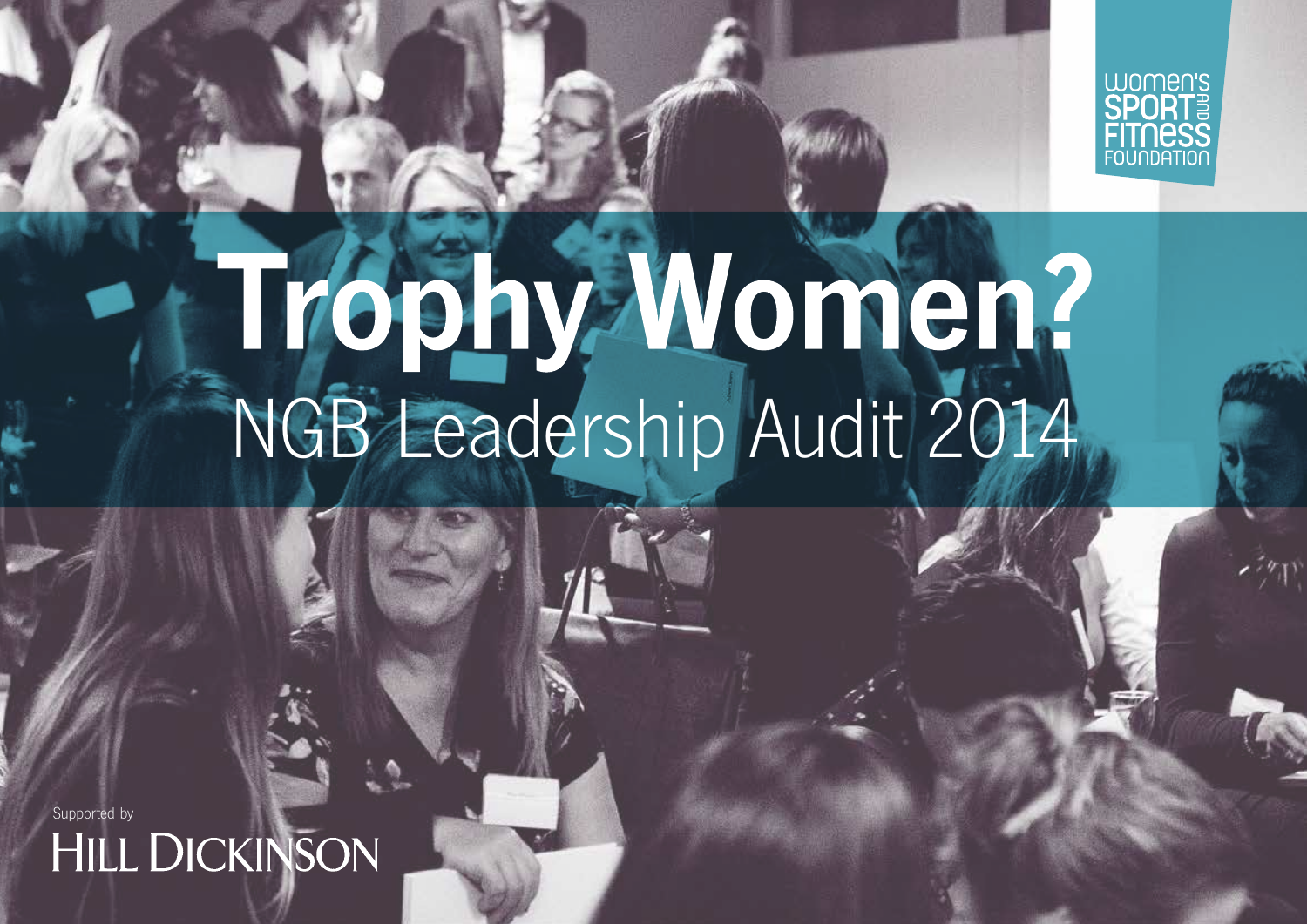# Introduction



# Welcome to the Women's Sport & Fitness Foundation's fifth annual Trophy Women? report.

The issue of a lack of women in leadership positions across sport has gained prominence over recent years. At a WSFF Women's Sport Network event in January 2014, Debbie Jevans, CEO of England Rugby 2015, spoke passionately about opportunities in sport. She emphasised the need for more women to find their way to the top in sport, to improve and diversify decision-making, so as to impact sport positively. It is great to have such outstanding role models speaking out and it's important to understand the context of women's leadership in sport.

This year's Trophy Women? report, supported by Sport England and Hill Dickinson LLP, shows there has been a small increase in female representation on average across National Governing Body (NGB) Boards and senior management teams. However, that increase is not significant enough to create balance or to have a genuine and sustainable impact on sport.

The overall percentage of women on NGB Boards in England has risen from 23% in 2013 to 27%. However, almost half (49%) of NGBs have less than a quarter of their Board membership made up of women and, shockingly, three still have no female representation at all.

Last year, in order to accelerate progress towards making NGB Boards more gender-diverse, Sport England included an expectation in their governance guidelines for NGBs that their Boards should comprise at least 25% women by 2017. Only half (23) of the 45 NGBs who responded currently meet this target.

It is our view that while Sport England's guideline is a step in the right direction, at least 30% female representation is needed in order to lead to genuine sustained change. This view is reflected in research conducted by McKinsey, 2007, which states that: "Performance increases significantly once a certain critical mass is attained: namely at least three women on management committees for an average membership of 10 people… Below this threshold, no significant difference in company performance is observed."

Reaching a 30% diversity threshold by 2017 is entirely possible. There is a wide and varied pool of talented women open to and actively seeking leadership roles in sport. It simply requires committed leadership which places a priority on achieving gender diversity at all levels of the organisation. WSFF will continue to champion women in leadership positions and support NGBs through our Insight programmes and Women's Sport Network, to achieve and exceed our goal of 30% by 2017.

**Ruth Holdaway** Chief Executive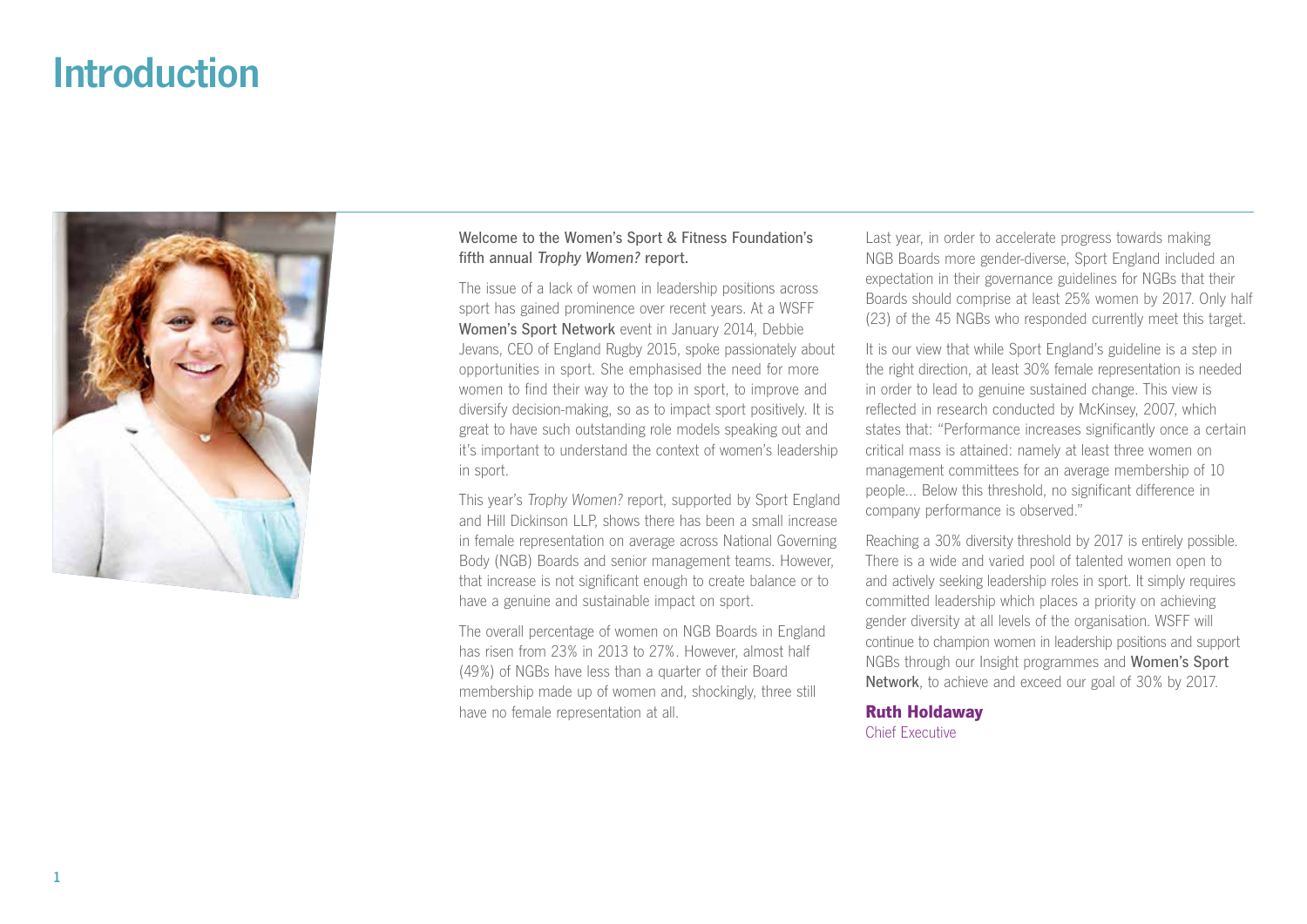## **Board representation**

Just over half (24) of the NGBs surveyed recorded an increase in the percentage of women on their Boards compared to 2013. However, despite Sport England's target of 25% female representation on Boards by 2017, over a quarter of NGBs reported a lower percentage of women on their Boards this year compared to 2013 and there has been no movement in the number of female Chairs.

On a more positive note however, our analysis shows that there are now 123 women on the Boards of NGBs, an increase of 19% since 2013.

Ian Drake, CEO for British Cycling, an NGB which has appointed female Board members since the data was collected, said: "The appointment of two women to our Board marks the start of a hugely exciting chapter for British Cycling. We know that our ambition to get one million more women cycling requires a transformation across all levels of the sport, and that includes ensuring that more women are running our sport. Alex and Marian are accomplished experts in their respective fields and will help us to ensure we grow and develop cycling as a sport that appeals to people of all ages and backgrounds. We hope that these appointments will inspire more women to apply for senior positions in the sport at a national level. We'd also like to see more women volunteer to sit on our regional Boards to influence and grow the sport locally."

# **Women in top jobs**

Whilst a slim majority of NGBs have increased the number of women on their Boards, and ten of the 45 NGBs responding to this audit now have female Chief Executives, up from eight in 2013, the percentage of women across senior leadership roles remains worryingly low. Across the four senior roles surveyed, an average of just 21% of these are held by women. Only 15 NGBs have a female Development Director (down from 18 last year) while eight now employ a female Performance Director.



\*These figures represent the NGBs that employ at least one male/female in this role. They may therefore employ more than one female or male in this role.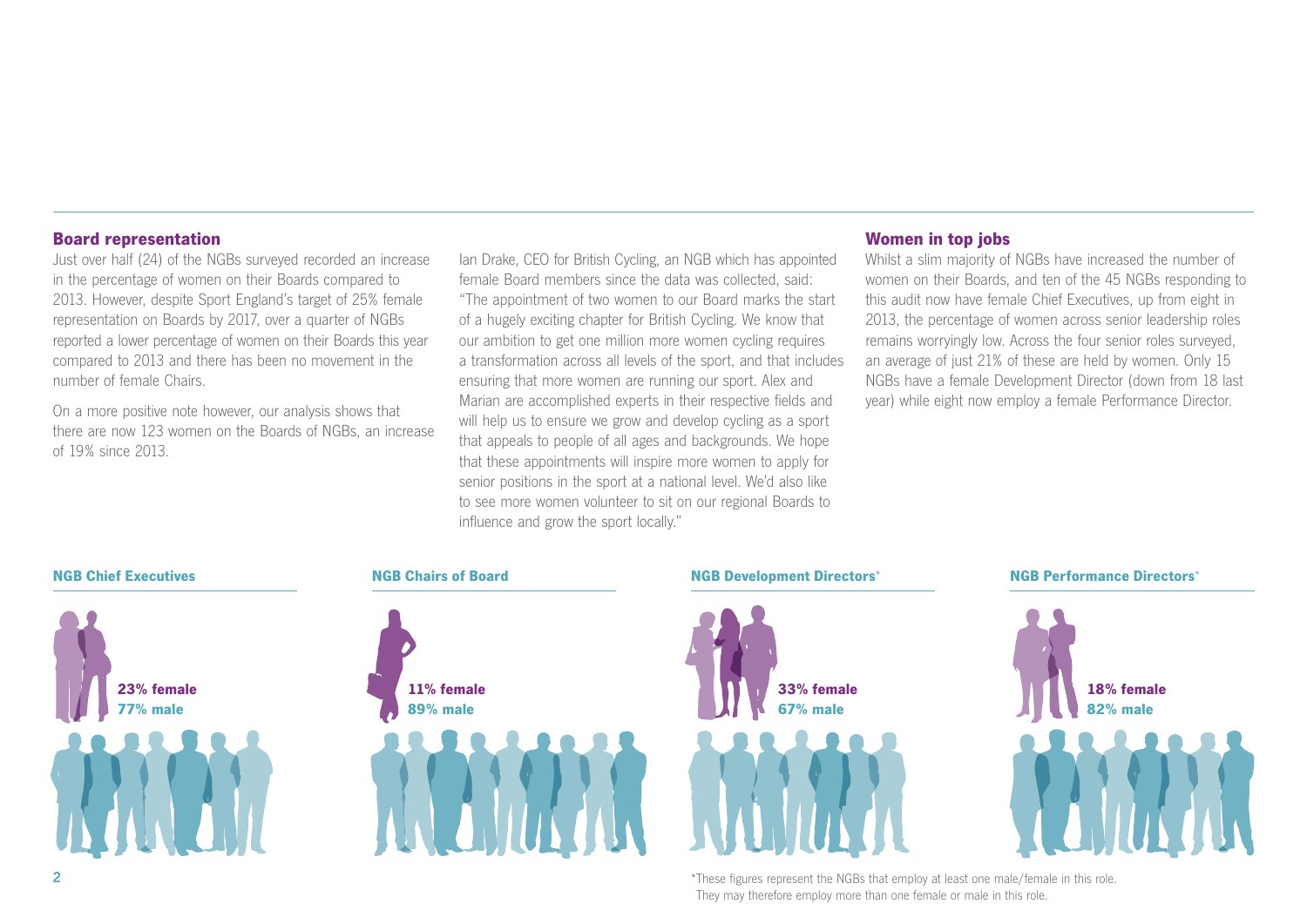

# **The case for gender diversity**

WSFF believes that more women in organisations' senior teams is important for sport because getting a balance of skills and perspectives helps generate more creative and innovative ways of doing things. It's not just that it is the right thing to do, it's the smart thing to do: a diverse Board is good for business, whatever the business. Research has shown that organisations with a significant proportion of women on the Board and in senior management positions outperform those who do not. In addition, research by McKinsey and Co suggests that the issue of a better gender balance in senior decision-making roles is one that transcends the corporate world and is pertinent in any sector, including sport, where a senior team is required to make strategic decisions to add value to an organisation.

"I was appointed to the Board of Triathlon England in 2013 with the portfolio for Marketing and Communications.

Triathlon is a dynamic and growing sport, but when I joined the Board, we didn't have a dedicated strategy for female participation or marketing. Evidence from independent research showed our sport is significantly male dominated – 74% male to 26% female.

As a female, who has never competed in a triathlon, I bought a different perspective to the Board and therefore a different debate. It was important to place female participation on the boardroom agenda. As part of our new strategy we now have driving female participation as an integral part of our overall strategy and marketing.

There is no good reason why there is such a gender disparity in our sport. It makes business sense to achieve parity in our sport, to drive commercial opportunities and new revenue streams. I hope in years to come, it will not be necessary to have this debate and that gender balance, both in the boardroom and in sports participation will be the norm".

**Sally Lockyer**, Board Director, Triathlon England

"I joined the Goalball UK Board in December 2013 to bring my expertise as a barrister to the table. I have long been interested in pursuing a role within the sport industry and was encouraged by another female Board director to consider applying for a Board position. I was aware of Sport England's aim to have 25% women in Board positions in NGBs so I saw this as a great opportunity and approached Goalball UK directly. I knew they had no women on their Board so I've no doubt that being female was an advantage. I don't think being conscious of that is anything to be embarrassed about; the issue needs to be addressed."

**Leanne Woods**, Board Director, Goalball UK

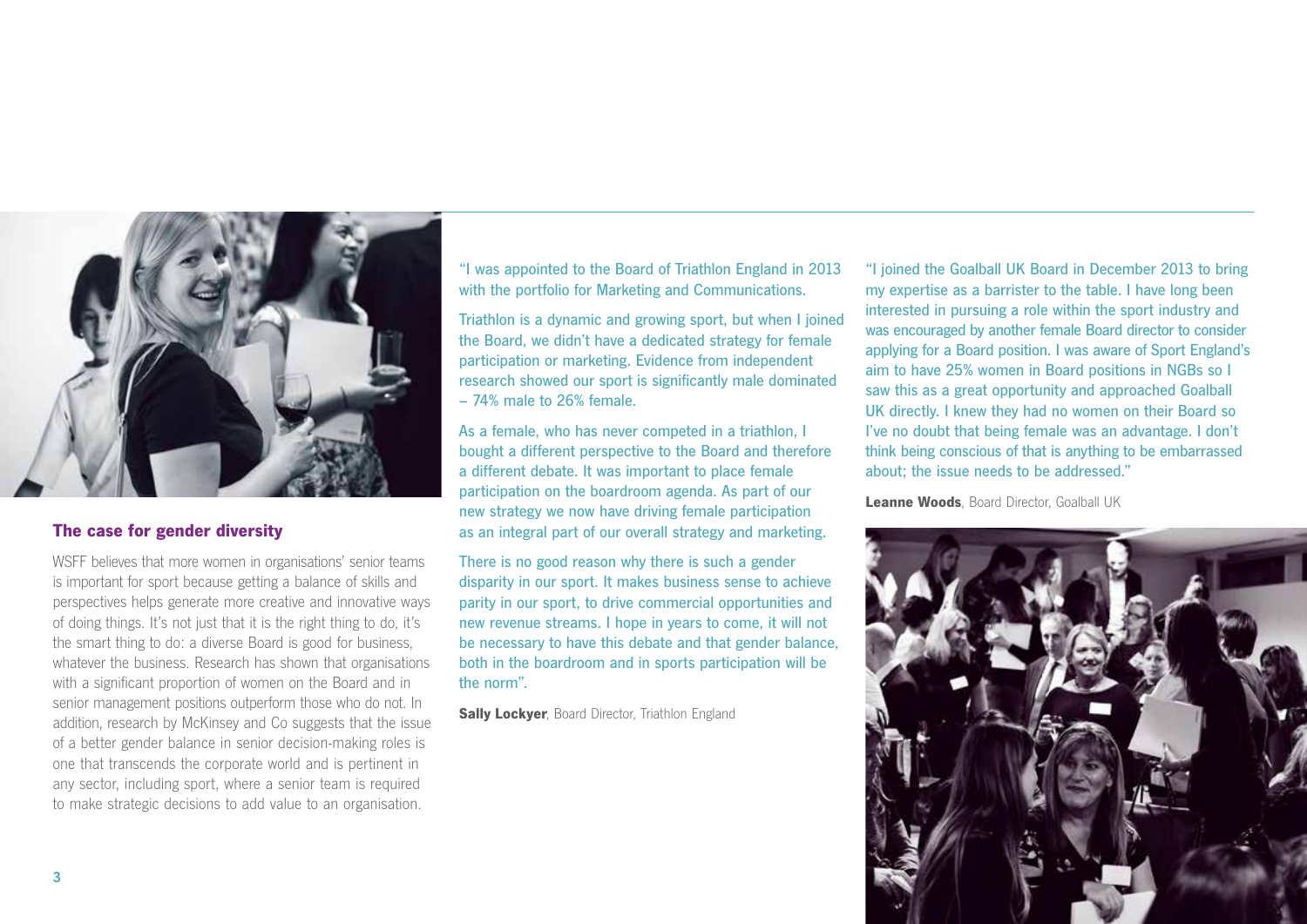#### **Just over half**

(24) of the NGBs who responded recorded an increase in the percentage of women on their Boards compared with 2013.

# **However ...**

despite Sport England's target of 25% female representation on Boards by 2017, over a quarter of NGBs reported a lower percentage of women on their Boards this year compared with 2013.

# **What are we doing about it?**

Increasing the number of women in leadership positions in sport will involve further co-operation from the Department for Culture, Media and Sport (DCMS), Sport England, UK Sport and the NGBs themselves. To achieve our aim of having at least 30% female representation on Boards by 2017, NGBs need to prioritise achieving an improved gender balance across their organisations and continue to look to beyond their existing networks when filling leadership positions.

WSFF will continue to support this through our **Women's Sport** Network which provides opportunities for women working in sport or interested in sport to meet, share experiences and learn from each other. Our network exists to enable peer support for women currently in leadership positions in sport; to bring experience from outside of sport into the sector; and to support the next generation of female leaders in sport. Network events offer the chance to hear from high profile women, successful in sport and further afield, who serve to inspire and stimulate debate. WSFF also provides support by promoting Board vacancies to members of the Women's Sport Network.

For more information on the Women's Sport Network, [click here](http://www.wsff.org.uk/get-involved/womens-sport-network/about).

## **Acknowledgements**

WSFF would like to thank Sport England for their support and Hill Dickinson LLP for their generous sponsorship of this report. Hill Dickinson is committed to supporting diversity in the workplace and were the first law firm to be awarded the highly sought-after Investors in Diversity Award.

WSFF would also like to thank the Department for Culture, Media and Sport for facilitating the launch of this publication; and Aberdeen Asset Management for their support in our work with the Women's Sport Network.

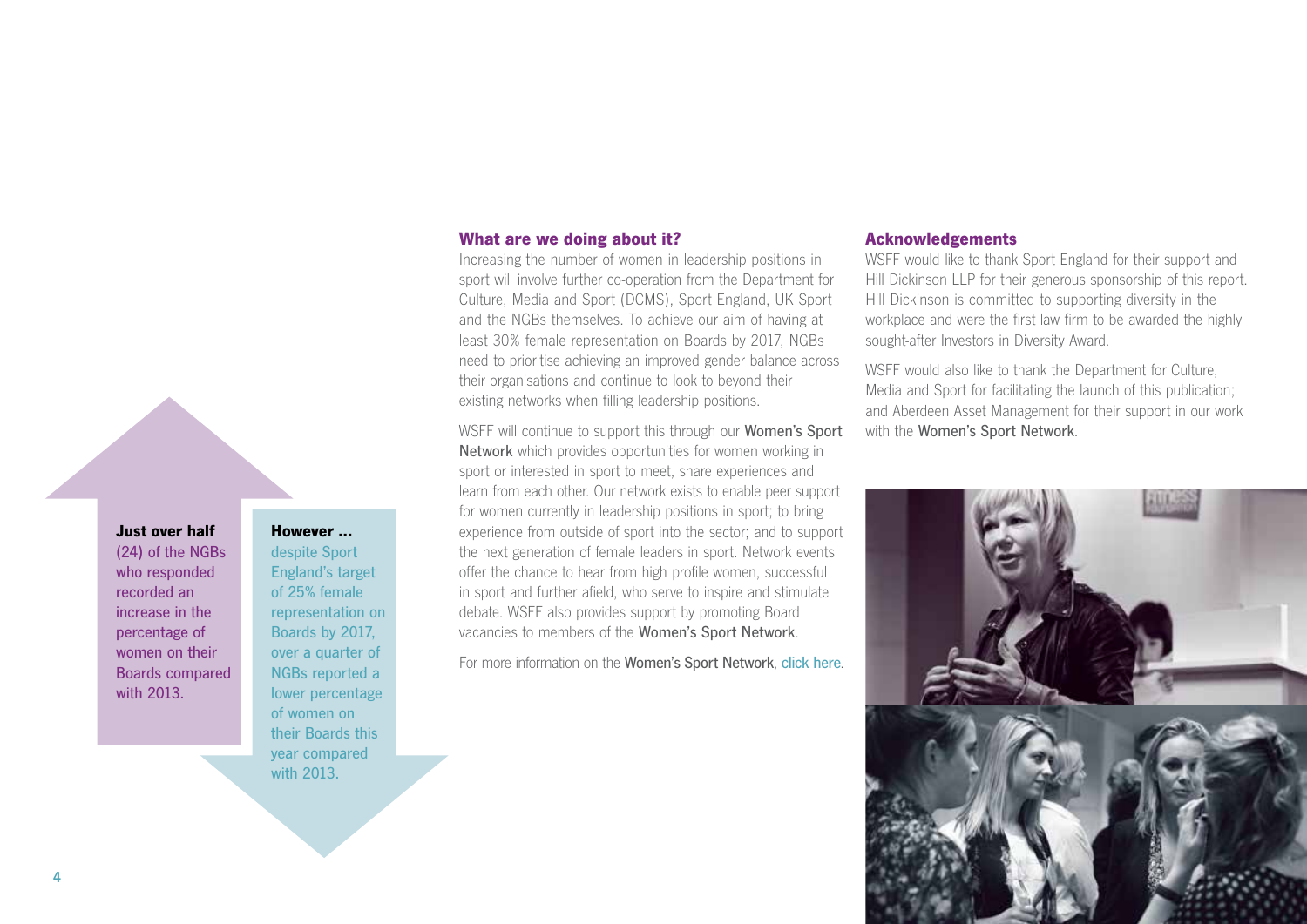# 2014 Leadership Audit by NGB

# **Methodology**

In 2013-14 Sport England carried out a short survey of its funded NGBs to establish the levels of representation in senior leadership positions by women, people from a Black and Minority Ethnicity (BME) background and disabled people. They were asked to identify the number of positions held both on their Boards and Senior Management Teams and where key roles, such as the Chair or CEO, are held by individuals from these groups. The survey was conducted using an online survey tool with 45 NGBs responding between the period from December 2013 to March 2014. This data provides a snapshot of NGB Leadership, however it should be noted that changes in personnel may have occurred since the data was captured.

Figures for Rugby Football Union and Amateur Boxing Association are unavailable in 2014 and are not included in comparisons with 2013.

| <b>NGB</b>                                    | Female Chief Executive1 | Female Chair | <sup>6</sup> Women Board members 2<br>$\aleph$ | Change since 2013 | % Women in executive<br>leadership position <sub>s</sub> 3 | leadership positions<br>$\%$ Women in ALL | Female Development Director | Female Performance Director <sup>4</sup> |
|-----------------------------------------------|-------------------------|--------------|------------------------------------------------|-------------------|------------------------------------------------------------|-------------------------------------------|-----------------------------|------------------------------------------|
| <b>Angling Trust</b>                          |                         |              | 8                                              | $=$               | $\mathbf 0$                                                | 5                                         |                             |                                          |
| <b>Archery GB</b>                             |                         |              | 20                                             | $\downarrow$      | 50                                                         | 31                                        | <b>YES</b>                  | <b>YES</b>                               |
| <b>ASA</b>                                    |                         |              | 10                                             | $\downarrow$      | 20                                                         | 13                                        |                             |                                          |
| <b>Badminton England</b>                      |                         |              | 20                                             | $\uparrow$        | $\bf{0}$                                                   | 15                                        |                             |                                          |
| <b>Baseball Softball UK</b>                   | <b>YES</b>              |              | 25                                             | 个                 | 25                                                         | 25                                        |                             |                                          |
| <b>Boccia England</b>                         |                         | <b>YES</b>   | 50                                             | 个                 | 50                                                         | 50                                        | <b>YES</b>                  |                                          |
| <b>Bowls Development Alliance<sup>5</sup></b> | N/A                     |              | 25                                             | $\downarrow$      | $\mathbf 0$                                                | 25                                        |                             |                                          |
| <b>British Canoe Union</b>                    |                         |              | 18                                             | 个                 | 63                                                         | 37                                        | <b>YES</b>                  |                                          |
| <b>British Cycling</b>                        |                         |              | $\bf{0}$                                       | $=$               | 22                                                         | 11                                        |                             |                                          |
| <b>British Equestrian Federation</b>          |                         |              | 63                                             | 个                 | 86                                                         | 73                                        |                             |                                          |
| <b>British Fencing</b>                        |                         |              | 30                                             | 个                 | 75                                                         | 43                                        | <b>YES</b>                  | <b>YES</b>                               |
| <b>British Gymnastics</b>                     | <b>YES</b>              |              | 42                                             | $\uparrow$        | 67                                                         | 47                                        |                             |                                          |
| <b>British Judo</b>                           |                         |              | 17                                             | 个                 | 20                                                         | 18                                        |                             |                                          |
| <b>British Mountaineering Council</b>         |                         |              | 25                                             | $\uparrow$        | 29                                                         | 27                                        |                             |                                          |
| <b>British Orienteering</b>                   |                         |              | 20                                             | $\downarrow$      | 67                                                         | 38                                        |                             | <b>YES</b>                               |
| <b>British Rowing</b>                         | <b>YES</b>              | <b>YES</b>   | 36                                             | 个                 | 100                                                        | 50                                        | <b>YES</b>                  |                                          |
| <b>British Shooting</b>                       |                         |              | 18                                             | $\downarrow$      | 67                                                         | 29                                        | <b>YES</b>                  |                                          |
| <b>British Triathlon</b>                      | <b>YES</b>              |              | 30                                             | 个                 | 67                                                         | 38                                        |                             |                                          |
| <b>British Water Ski &amp; Wakeboard</b>      |                         |              | 25                                             | 个                 | 50                                                         | 30                                        | <b>YES</b>                  |                                          |
| <b>British Weight Lifting</b>                 |                         |              | 22                                             | 个                 | 20                                                         | 21                                        |                             |                                          |
| <b>British Wheelchair Basketball</b>          |                         |              | 36                                             | $=$               | 50                                                         | 38                                        | <b>YES</b>                  |                                          |
| <b>British Wheelchair Rugby</b>               |                         |              | $\bf{0}$                                       | $=$               | 100                                                        | 18                                        | <b>YES</b>                  | <b>YES</b>                               |
| <b>British Wrestling</b>                      |                         |              | $\bf{0}$                                       | $=$               | $\mathbf 0$                                                | $\bf{0}$                                  |                             |                                          |
| <b>England and Wales Cricket Board</b>        |                         |              | 14                                             | $=$               | 9                                                          | 12                                        |                             |                                          |
| <b>England Athletics</b>                      |                         |              | 30                                             | $-$               | 80                                                         | 47                                        |                             |                                          |
| <b>England Basketball</b>                     |                         |              | 30                                             | $\uparrow$        | 67                                                         | 38                                        |                             |                                          |
| <b>England Golf Partnership</b>               |                         |              | 30                                             | $\downarrow$      | 38                                                         | 33                                        |                             |                                          |
| <b>England Handball</b>                       |                         |              | 22                                             | ↓                 | 40                                                         | 29                                        | <b>YES</b>                  |                                          |
|                                               |                         |              |                                                |                   |                                                            |                                           |                             |                                          |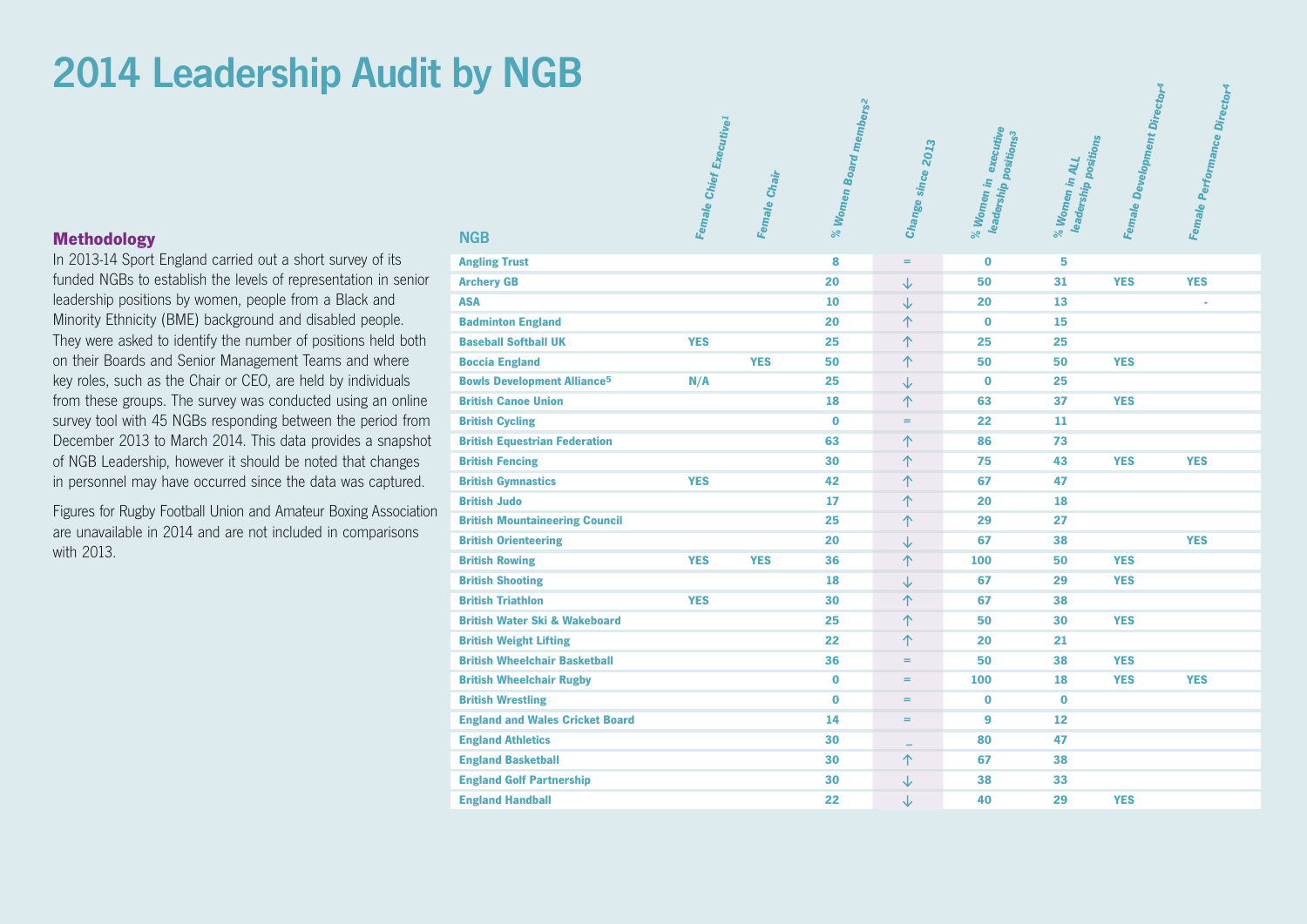This year's data relates to English NGBs only, so does not include 10 UK Sport funded NGBs included in last year's Trophy Women? report. However, where comparisons are made with 2013, we have used only Sport England funded NGB figures for comparability. Figures from Rugby Football Union and Amateur Boxing Association are unavailable in 2014, so have been removed from any 2013 comparisons.

- **1** Chief Executive or equivalent role.
- **2** All who sit on the top tier of governance including executive positions (such as Chief Executive) and non-executive positions (trustee positions). Voting rights vary by NGB.
- **3** For the purpose of this report, these figures include the senior management and heads of committees and excludes the Chief Executive.
- **4** Some NGBs may have a number of Performance and Development Directors. If they have more than one and at least one is female, it has been acknowledged here in the list.
- **5** This NGB does not have a Chief Executive.
- **6** At time of publication the Chief Executive post is vacant, but the interim Chief Executive is female.
- **7** Please note the figures for this year will differ from those given in previous years to WSFF. The figure for leadership team is based on the FA Senior Management Team and not its Extended Management Team, which has been accounted for and combined in previous years. The FA's Extended Management Team will not be a formal part of its management structure going forward.
- **N/A** Not applicable
- **-** Unknown
- $\uparrow$  Increase since 2013
- Decrease since 2013
- **=** No change

| <b>NGB</b>                                         | Female Chief Executive1 | Female Chair | % Women Board members2 | Change since 2013 | % Women in executive<br>leadership position <sub>s</sub> 3 | leadership positions<br>$\%$ Women in ALL | Female Development Director <sup>4</sup> | Female Performance Director <sup>4</sup> |
|----------------------------------------------------|-------------------------|--------------|------------------------|-------------------|------------------------------------------------------------|-------------------------------------------|------------------------------------------|------------------------------------------|
| <b>England Hockey</b>                              | <b>YES</b>              |              | 36                     | $\downarrow$      | 25                                                         | 33                                        |                                          |                                          |
| <b>England Netball</b>                             |                         | <b>YES</b>   | 91                     | 个                 | 100                                                        | 93                                        | <b>YES</b>                               | <b>YES</b>                               |
| <b>England Squash &amp; Racketball<sup>6</sup></b> | <b>YES</b>              |              | 33                     | 个                 | 17                                                         | 27                                        |                                          |                                          |
| <b>English Lacrosse</b>                            |                         | <b>YES</b>   | 50                     | $=$               | 43                                                         | 47                                        |                                          | <b>YES</b>                               |
| <b>English Table Tennis Association</b>            | <b>YES</b>              |              | 33                     | 个                 | 33                                                         | 33                                        | <b>YES</b>                               |                                          |
| <b>Exercise, Movement &amp; Dance Partnership</b>  |                         | <b>YES</b>   | 70                     | 个                 | 50                                                         | 63                                        | <b>YES</b>                               |                                          |
| The FA7                                            |                         |              | 8                      | $\uparrow$        | 13                                                         | 10                                        |                                          |                                          |
| <b>GB Taekwondo</b>                                |                         |              | 20                     | 个                 | $\bf{0}$                                                   | 17                                        |                                          |                                          |
| <b>Goalball UK</b>                                 |                         |              | 17                     | 个                 | 50                                                         | 30                                        |                                          | <b>YES</b>                               |
| <b>Lawn Tennis Association</b>                     |                         |              | 9                      | ↓                 | 40                                                         | 19                                        |                                          |                                          |
| <b>Pentathlon GB</b>                               |                         |              | 8                      | ↓                 | 100                                                        | 21                                        | <b>YES</b>                               |                                          |
| <b>Rounders England</b>                            | <b>YES</b>              |              | 63                     | 个                 | 100                                                        | 70                                        |                                          |                                          |
| <b>Royal Yachting Association</b>                  | <b>YES</b>              |              | 22                     | 个                 | 29                                                         | 25                                        |                                          |                                          |
| <b>RFL</b>                                         |                         |              | 17                     | ↓                 | 33                                                         | 25                                        |                                          |                                          |
| <b>Snowsport England</b>                           |                         |              | 14                     | ↓                 | 100                                                        | 25                                        | <b>YES</b>                               |                                          |
| <b>UK Athletics</b>                                |                         |              | 25                     | $=$               | 43                                                         | 33                                        |                                          |                                          |
| <b>Volleyball England</b>                          | <b>YES</b>              |              | 42                     | 个                 | 67                                                         | 47                                        |                                          | <b>YES</b>                               |
| 2014                                               | 10                      | 5            | 27                     |                   | 42                                                         | 32                                        | 15                                       | 8                                        |
| $\%$                                               | 22.7%                   | 11.1%        |                        |                   |                                                            |                                           | 33%                                      | 18%                                      |